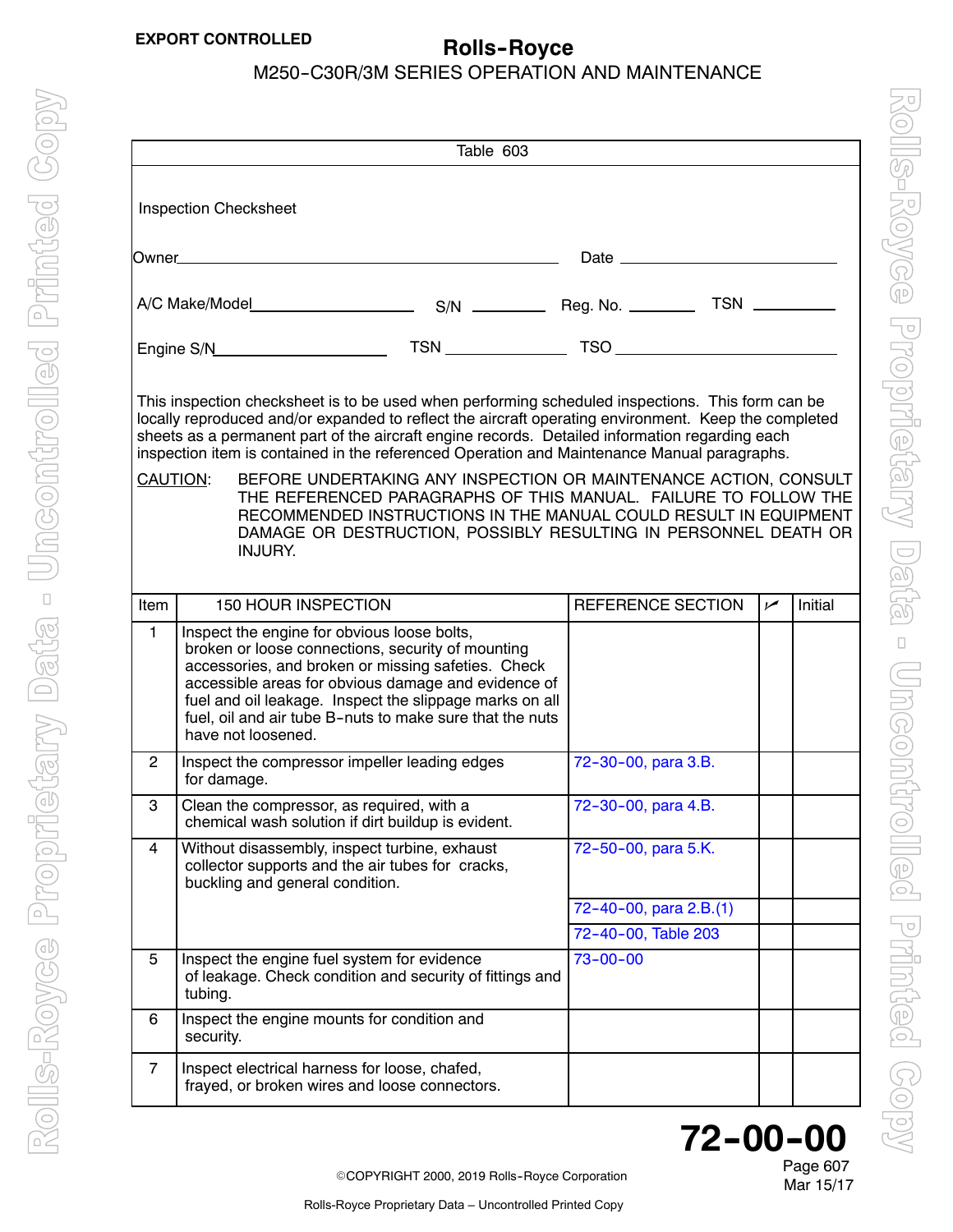<span id="page-1-0"></span>

| Table 603 (cont) |                                                                                                                                                                                                                                                                                                                                |                                                                |  |
|------------------|--------------------------------------------------------------------------------------------------------------------------------------------------------------------------------------------------------------------------------------------------------------------------------------------------------------------------------|----------------------------------------------------------------|--|
|                  | <b>CAUTION:</b><br>NORMAL ENGINES USE A MINIMAL AMOUNT OF OIL.<br>HOWEVER, ANY SUDDEN INCREASE IN OIL CONSUMPTION IS<br>INDICATIVE OF OIL SYSTEM PROBLEMS AND MUST BE<br>CORRECTED.                                                                                                                                            |                                                                |  |
| 8                | Check oil supply level.                                                                                                                                                                                                                                                                                                        | 72-00-00, Table 101<br>Troubleshooting, items 11<br>and $12$ . |  |
|                  | NOTE:<br>Check oil supply level within 15 minutes of engine shutdown.                                                                                                                                                                                                                                                          |                                                                |  |
|                  | If the engine has been idle for more than 15 minutes,<br>motor the engine for 30 seconds to scavenge any oil<br>that can have drained into the gearbox from the oil<br>tank. Failure to completely scavenge the oil from the<br>gearbox will cause a false indication of high oil<br>consumption. See Post Flight Check No. 3. |                                                                |  |
| 9                | Inspect for extension of impending fuel filter bypass<br>indicator.<br>If indicator is extended, replace fuel filter. Ground run<br>engine to assure proper operation of control system.                                                                                                                                       | 73-10-01, para 2.                                              |  |
| 10               | Clean and inspect the fuel nozzle.<br>Install fuel nozzle with proper number of spacers.                                                                                                                                                                                                                                       | $73 - 10 - 03$                                                 |  |
| 11               | Record component changes, inspections, and<br>compliance with technical instructions as required.<br>Report engine difficulties to Rolls-Royce Corporation<br>and/or AMC on a Field Service Report (FSR)<br>submitted on FAST at<br><https: fast.aeromanager-online.com=""> as required.</https:>                              |                                                                |  |
| 12               | Inspect compressor scroll for cracks. Pay particular<br>attention to welded areas.                                                                                                                                                                                                                                             |                                                                |  |
| 13               | Clean the burner drain valve.<br>Ensure that the airframe overboard is clear. Refer to<br>aircraft manual for maintenance procedures.                                                                                                                                                                                          | 72-40-00, para 3.                                              |  |
| 14               | Inspect the anti-icing solenoid valve and bleed air valve<br>for loose, chafed, frayed or broken wires, loose<br>connections and security of attachment.                                                                                                                                                                       |                                                                |  |
| 15               | Inspect the horizontal and vertical firewall shields<br>for cracks.                                                                                                                                                                                                                                                            | 72-50-00, para 5.J.                                            |  |
|                  | NOTE:<br>Continued sheet metal or tube cracking can be an indication of excessive<br>engine, engine accessory, or airframe vibration.                                                                                                                                                                                          |                                                                |  |

**72--00--00**

Mar 15/19 Page 608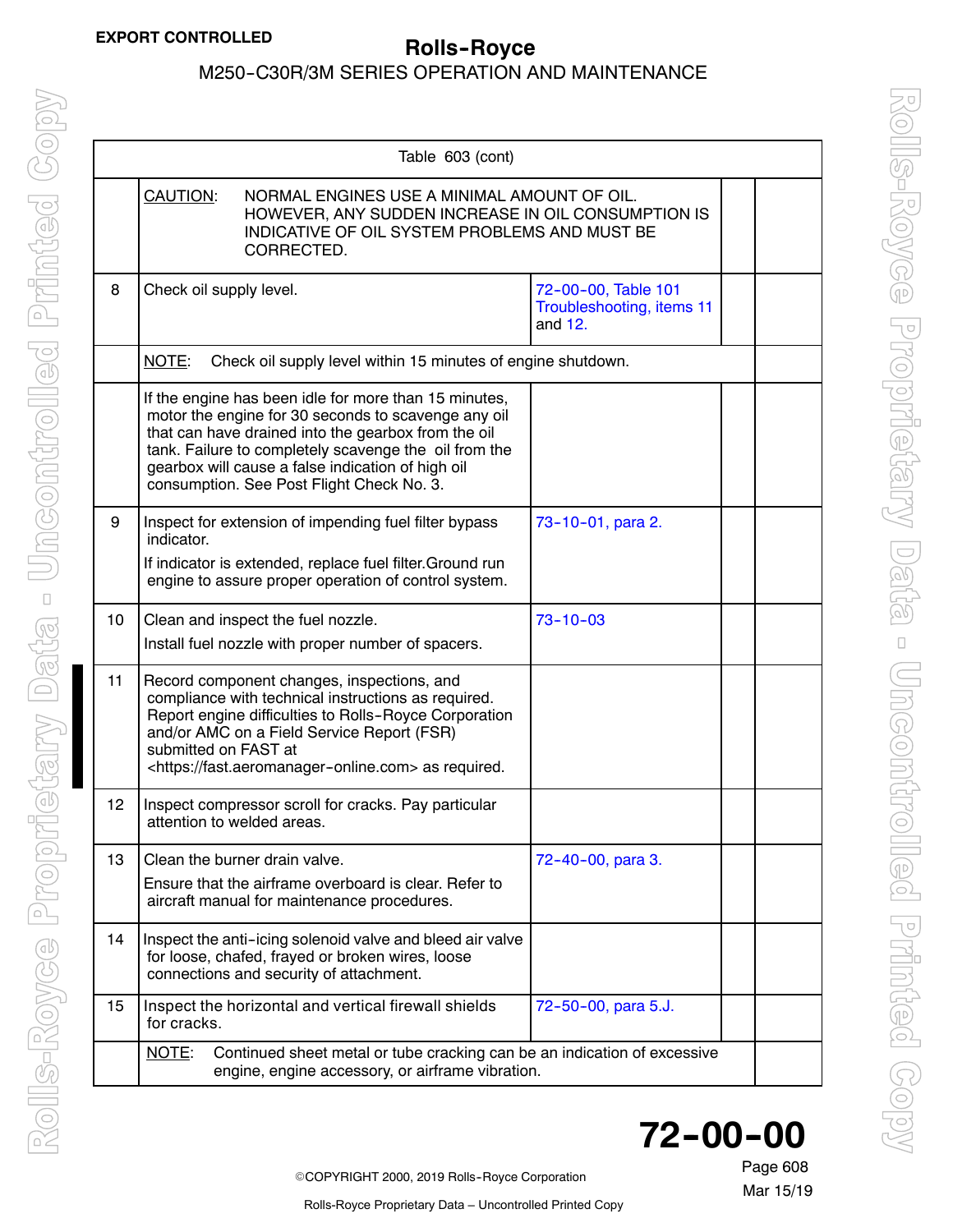<span id="page-2-0"></span>

| Table 603 (cont) |                                                                                                                                                               |                                                                                     |     |         |
|------------------|---------------------------------------------------------------------------------------------------------------------------------------------------------------|-------------------------------------------------------------------------------------|-----|---------|
| Item             | <b>150 HOUR INSPECTION</b>                                                                                                                                    | REFERENCE SECTION                                                                   | سما | Initial |
| 16               | Check HMU for freedom of operation and full<br>travel. Check for condition and security of all linkages.                                                      | 73-21-01, Para 1.B.                                                                 |     |         |
| 17               | Remove, clean, operationally test, and reinstall<br>the magnetic drain plugs:                                                                                 | 72-00-00, para 8.E.                                                                 |     |         |
|                  | a. Standard type - check the chip detector end of<br>the magnetic drain plugs for cracks.                                                                     |                                                                                     |     |         |
|                  | b. Quick disconnect - examine the locking<br>device and inserts for wear.                                                                                     |                                                                                     |     |         |
|                  | Torque 60-80 lb in. (6.8-9.0 N·m). No cracks are<br>permitted. Examine each chip detector<br>separately.                                                      |                                                                                     |     |         |
| 18               | Inspect ignition lead for burning, chafing or<br>cracking of conduit. Also, check for loose connectors<br>and/or broken lockwire.                             | 74-20-02 para 2.                                                                    |     |         |
|                  | Perform operational check of ignitors.                                                                                                                        | 74-20-01, para 2.B.                                                                 |     |         |
| 19               | Remove, inspect, clean and reinstall the oil filter.                                                                                                          | 72-60-00.para 1.C.                                                                  |     |         |
|                  | If excessive carbon is found in the filter, inspect<br>the scavenge and pressure oil system. Refer to<br>72-50-00 para 5.E., 5.F., 5.G., 5.H., 6.A., and 6.B. |                                                                                     |     |         |
| 20               | Measure and record power turbine support<br>pressure oil nozzle flow from scavenge oil strut.<br>Record and retain flow record.                               | 72-50-00, para 5.E.                                                                 |     |         |
|                  | While motoring $N_1$ to 16-18% the minimum flow is<br>90cc in 15 seconds.                                                                                     |                                                                                     |     |         |
|                  | Flow                                                                                                                                                          |                                                                                     |     |         |
|                  | Refer to the M250-C30 series CSL-3126, Recommended Sequence, Engine<br><u>NOTE:</u><br>Oil Change for additional instructions.                                |                                                                                     |     |         |
| 21               | HMU Manual Mode Piston Function.                                                                                                                              | 72-00-00 para. 7.M,                                                                 |     |         |
|                  | Record must indicate that shutdown per<br>referenced section has been performed at least once<br>each 150 hours.                                              | Alternate Shutdown -<br><b>AUTO MODE or para.</b><br>8.F, Shutdown, MANUAL<br>MODE. |     |         |
| 22               | HMU Manual Mode Piston Function.                                                                                                                              | 72-00-00 para. 7.M,                                                                 |     |         |
|                  | Record must indicate that shutdown per<br>referenced section has been performed at least once<br>each 150 hours.                                              | Alternate Shutdown -<br>AUTO MODE or para.<br>8.F, Shutdown, MANUAL<br>MODE.        |     |         |

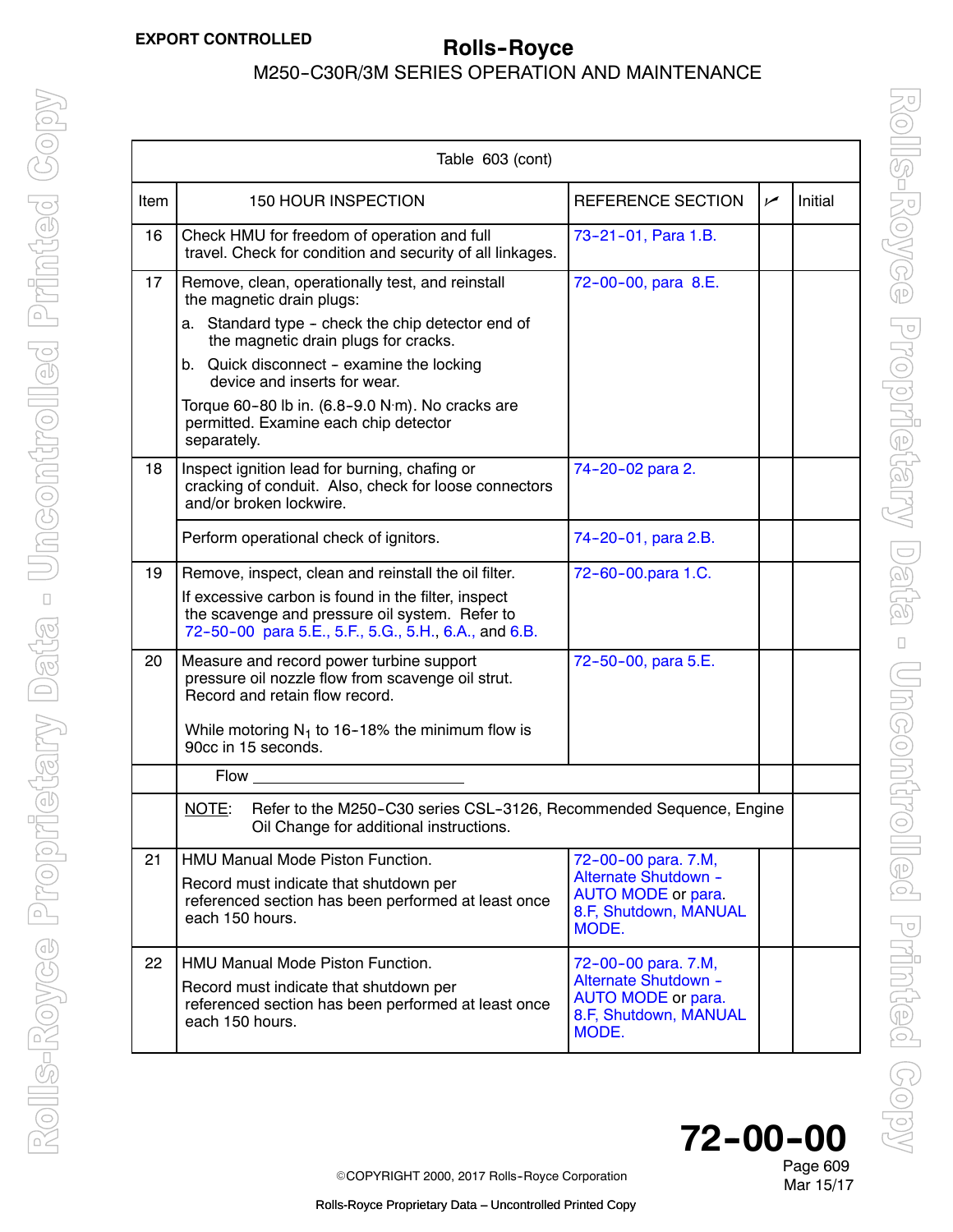<span id="page-3-0"></span>

|      | Table 603 (cont)                                                                                                                                                                                                                                                                                                                                                                                                                                                                          |                                                                          |     |         |
|------|-------------------------------------------------------------------------------------------------------------------------------------------------------------------------------------------------------------------------------------------------------------------------------------------------------------------------------------------------------------------------------------------------------------------------------------------------------------------------------------------|--------------------------------------------------------------------------|-----|---------|
| Item | <b>150 HOUR INSPECTION</b>                                                                                                                                                                                                                                                                                                                                                                                                                                                                | <b>REFERENCE SECTION</b>                                                 | سما | Initial |
| 23   | FADEC FAIL and FADEC SYSTEM MANUAL<br>cockpit indication check.<br>Record must indicate that a cockpit check per<br>referenced section has been performed at least once<br>each 150 hours.                                                                                                                                                                                                                                                                                                | 73-25-01 para 3,<br><b>FADEC System</b><br><b>Maintenance Practices.</b> |     |         |
| 42   | HMU MANUAL MODE Operation Function.<br>Record must indicate that manual operation per<br>referenced section has been performed at least once<br>each 150 hours.                                                                                                                                                                                                                                                                                                                           | 72-00-00 para 7.J.<br><b>MANUAL MODE</b><br>Training.                    |     |         |
| 25   | ECU mount inspection.<br>Record must indicate that ECU mount inspection<br>has been performed at least once each 150 hours.                                                                                                                                                                                                                                                                                                                                                               | 73-25-01 para 4,<br><b>FADEC System</b><br><b>Maintenance Practices.</b> |     |         |
| 26   | MGT indicating system check.<br>Using a thermocouple simulator, inject temperatures<br>from 100° C to 1000° C at 100° C intervals into<br>accessory harness. Aircraft indicating system must be<br>within 5° C of input tempurature.                                                                                                                                                                                                                                                      |                                                                          |     |         |
| 27   | Torque indicating system check.<br>Using a pressure tester, inject pressures from 5 psi<br>(34 kPa) to 125 psi (862 kPa) at 20 psi (138 kPa)<br>intervals into the aircraft TMOP pressure sense tube.<br>Aircraft indication system must be within 2 psi (14<br>kPa) of input pressure.                                                                                                                                                                                                   |                                                                          |     |         |
| 28   | Visually inspect the outer combustion case (sheet metal $ 72-40-00$ , para 2.B.(1),<br>and weld seams) for cracks. Pay particular attention to $(2)$ , (3) and (4)<br>the weld seams in the area of the igniter plugs, dummy<br>plug, drain valves, fuel nozzle bosses, armpit braze<br>patch and adjacent areas. Use a bright light and mirror<br>as necessary. The OCC does not have to be removed.<br>Perform a Leak Tec check for installed OCC's and an<br>FPI for<br>removed OCC's. |                                                                          |     |         |



©COPYRIGHT 2000, 2017 Rolls-Royce Corporation

Rolls-Royce Proprietary Data – Uncontrolled Printed Copy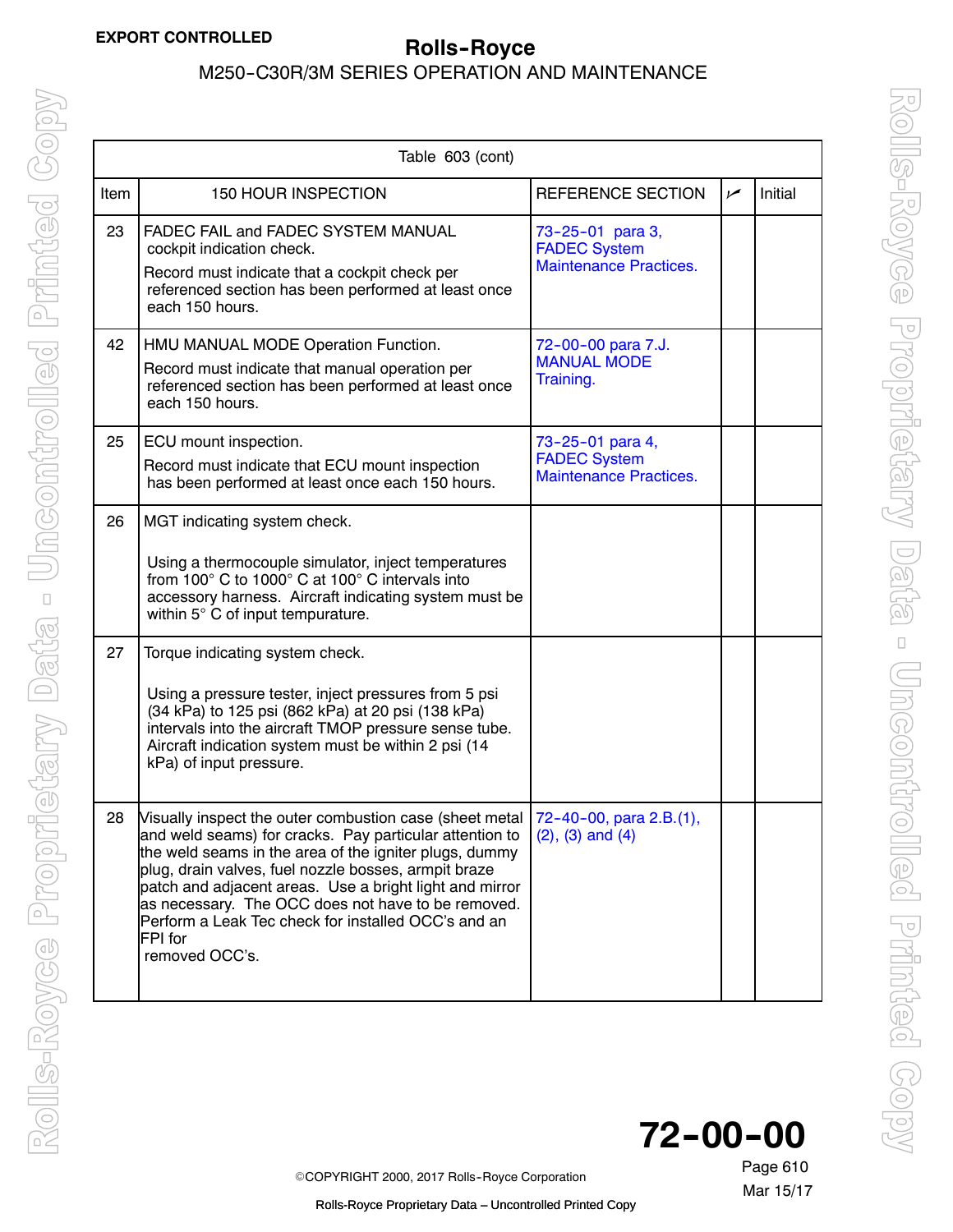<span id="page-4-0"></span>

|                                                                                                                                                             | Table 603 (cont)                                                                                                                                                                                                                                                                                                                                                                                                                       |                                                     |     |         |
|-------------------------------------------------------------------------------------------------------------------------------------------------------------|----------------------------------------------------------------------------------------------------------------------------------------------------------------------------------------------------------------------------------------------------------------------------------------------------------------------------------------------------------------------------------------------------------------------------------------|-----------------------------------------------------|-----|---------|
| Item                                                                                                                                                        | 300 HOUR INSPECTION                                                                                                                                                                                                                                                                                                                                                                                                                    | <b>REFERENCE SECTION</b>                            | سما | Initial |
|                                                                                                                                                             | In addition to the 150 hour inspection items, perform<br>the following:                                                                                                                                                                                                                                                                                                                                                                |                                                     |     |         |
| $\mathbf{1}$                                                                                                                                                | Clean power turbine support scavenge oil strut.                                                                                                                                                                                                                                                                                                                                                                                        | 72-50-00, para 5.F.                                 |     |         |
| $\overline{c}$                                                                                                                                              | Clean external sump.                                                                                                                                                                                                                                                                                                                                                                                                                   | 72-50-00, para 5.F.                                 |     |         |
| 3                                                                                                                                                           | Clean No. 1 bearing oil pressure reducer.                                                                                                                                                                                                                                                                                                                                                                                              | 72-30-00, para 2.A. (1)                             |     |         |
| 4                                                                                                                                                           | Clean pressure oil fitting screen assembly.                                                                                                                                                                                                                                                                                                                                                                                            | 72-50-00, para 5.F.                                 |     |         |
|                                                                                                                                                             | EXTREME CARE MUST BE EXERCISED TO PREVENT<br>CAUTION:<br>TWISTING OF OIL NOZZLE DURING REMOVAL. DO NOT<br>ATTEMPT TO STRAIGHTEN OR REUSE IF TWISTED.                                                                                                                                                                                                                                                                                   |                                                     |     |         |
| 5                                                                                                                                                           | Clean power turbine pressure oil nozzle.                                                                                                                                                                                                                                                                                                                                                                                               | 72-50-00, para 5.F.                                 |     |         |
| 6                                                                                                                                                           | Remove and disassemble fuel nozzle. Clean and<br>inspect fuel nozzle filter assembly. Assemble and<br>install fuel nozzle.                                                                                                                                                                                                                                                                                                             | $73 - 10 - 03$                                      |     |         |
| $\overline{7}$                                                                                                                                              | Remove, inspect, and reinstall the turbine pressure oil<br>check valve.                                                                                                                                                                                                                                                                                                                                                                | 72-60-00, para 2.I.                                 |     |         |
| Check Valve P/N 23074872 and subsequent part numbers are not applicable to<br><u>NOTE:</u><br>this inspection (these valves are considered "ON CONDITION"). |                                                                                                                                                                                                                                                                                                                                                                                                                                        |                                                     |     |         |
| 8                                                                                                                                                           | Inspect the rear engine mount for security and<br>excessive bearing wear.                                                                                                                                                                                                                                                                                                                                                              | 72-00-00, para 1.A., (3)<br>Engine-Inspection/Check |     |         |
| 9                                                                                                                                                           | Drain the oil system and refill.<br>Oil changed at:<br>300 hours:<br>600 hours:<br>Maximum interval between oil changes is 300 hours or 6<br>months, whichever occurs first. This limit can be<br>extended to 600 hours or 12 calendar months,<br>whichever occurs first, if an approved high thermal<br>stability oil (Third Generation) is used.                                                                                     | 72-00-00, para 8.D.,<br><b>Engine Servicing.</b>    |     |         |
| 10                                                                                                                                                          | Inspect the thermocouple assembly (TOT/MGT).                                                                                                                                                                                                                                                                                                                                                                                           | 77-20-01, para 2.B.                                 |     |         |
| 11                                                                                                                                                          | Visually inspect the outer combustion case (sheet metal<br>and weld seams) for cracks. Pay particular attention to<br>the weld seams in the area of the igniter plugs, dummy<br>plug, drain valves, fuel nozzle bosses, armpit braze<br>patch and adjacent areas. Use a bright light and mirror<br>as necessary. The OCC does not have to be removed.<br>Perform a Leak Tec check for installed OCC's and an<br>FPI for removed OCC's. | 72-40-00, para 2.B.(1),<br>$(2)$ , $(3)$ and $(4)$  |     |         |

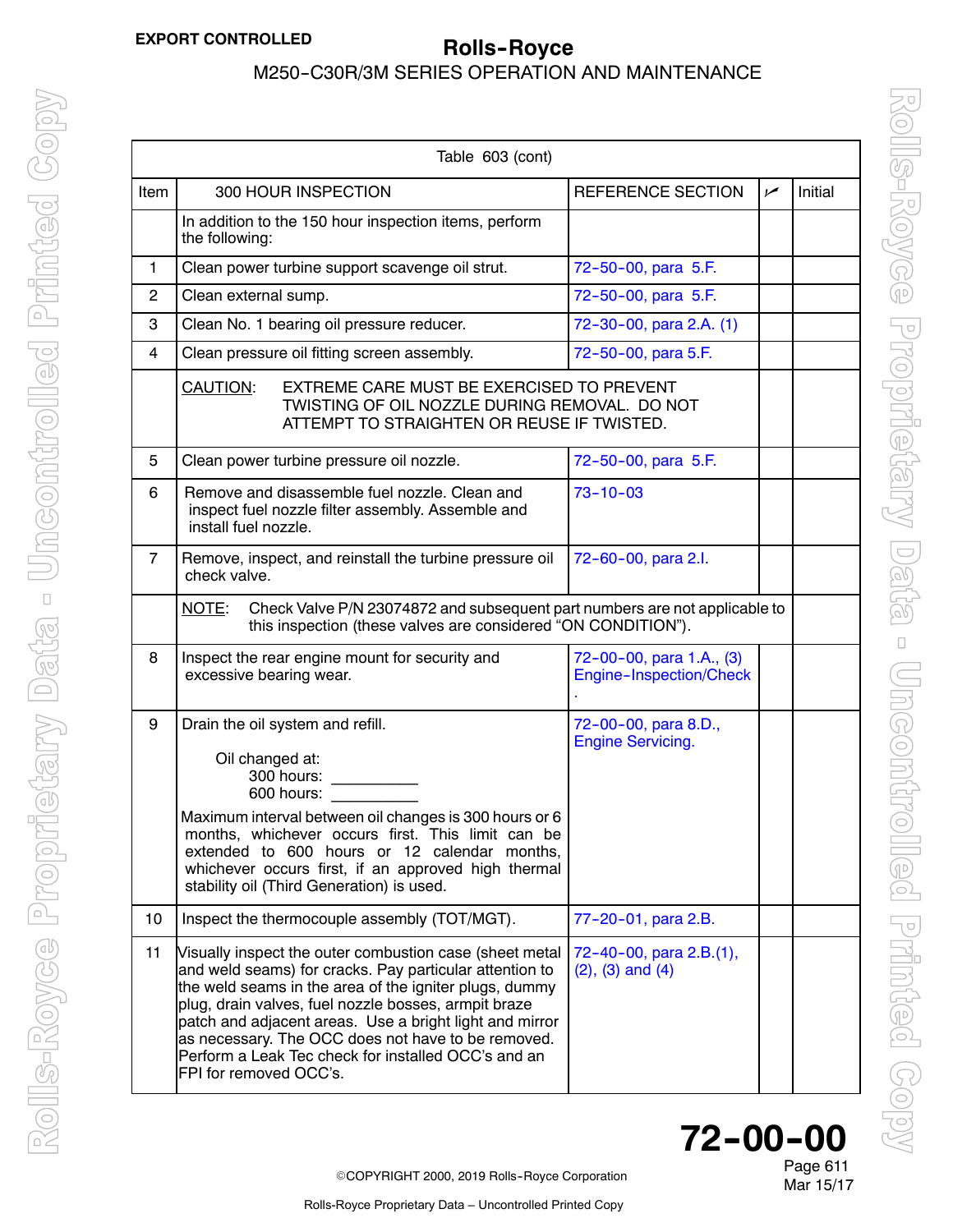<span id="page-5-0"></span>

|                | Table 603 (cont)                                                                                                                                                                                                                                                             |                                                |     |                |  |
|----------------|------------------------------------------------------------------------------------------------------------------------------------------------------------------------------------------------------------------------------------------------------------------------------|------------------------------------------------|-----|----------------|--|
| ltem           | 300 HOUR INSPECTION                                                                                                                                                                                                                                                          | <b>REFERENCE SECTION</b>                       | مما | <b>Initial</b> |  |
| 12             | On the power and accessory gearbox cover, check the<br>applied torque on all turbine and exhaust collector sup-<br>port-to-gearbox retaining nuts. Torque must be<br>120-150 lb in. (14-17 N·m).                                                                             | 72-50-00, para 1.B                             |     |                |  |
| Item           | 600 HOUR INSPECTION                                                                                                                                                                                                                                                          | <b>REFERENCE</b><br><b>SECTION</b>             | سما | Initial        |  |
|                | The following inspection is required every 600 hours since the last inspection.                                                                                                                                                                                              |                                                |     |                |  |
|                | In addition to the 150 and 300 hour inspection items, perform the following:                                                                                                                                                                                                 |                                                |     |                |  |
| 1              | Do the scavenge oil filter impending<br>bypass function check per Facet Service<br>Bulletin No. 090589 (Ref. Rolls-Royce<br>Corporation CSL 3116). Follow the Facet<br>instructions and time intervals, or follow this<br>recommended inspection interval each<br>600 hours. |                                                |     |                |  |
| Item           | 1750 HOUR INSPECTION                                                                                                                                                                                                                                                         | <b>REFERENCE</b><br><b>SECTION</b>             | سما | Initial        |  |
| 1              | Remove and replace the low pressure fuel filter element.                                                                                                                                                                                                                     | 73-10-01, para 2.                              |     |                |  |
| $\overline{2}$ | Remove and replace the low pressure fuel filter element.<br>Before discarding filter, inspect for signs of<br>contaminants. If contaminants are found, inspect the<br>entire fuel system and clean if necessary.                                                             | 73-10-01, para 2.                              |     |                |  |
| 3              | Inspect the combustion liner.                                                                                                                                                                                                                                                | 72-40-00, para 1.C.                            |     |                |  |
| 4              | Examine the outer combustion case for cracks using<br>Leak-Tek and/or Fluorescent Penetrant Inspection<br>(FPI).                                                                                                                                                             | 72-40-00, para 2.B.(2),<br>$(3)$ , and $(4)$ . |     |                |  |
| 5              | Inspect the compressor discharge air tubes.                                                                                                                                                                                                                                  | 72-40-00, para 4.C.                            |     |                |  |
| 6              | Inspect the spur adapter gearshaft, compressor rotor<br>splined adapter and associated impeller bore.                                                                                                                                                                        | 72-30-00, para 3.B.(2),<br>3.C. and 3.E.       |     |                |  |
| $\overline{7}$ | Inspect the turbine to compressor coupling, turbine<br>splined adapter, power turbine inner shaft and turbine<br>shaft-to-pinion gear coupling.                                                                                                                              | 72-50-00, para 5.A. and<br>5.B.                |     |                |  |
|                | Turbine to compressor coupling is part of the turbine<br>assembly.                                                                                                                                                                                                           |                                                |     |                |  |
| 8              | Visually examine the power drive train gears.                                                                                                                                                                                                                                | <b>CSL 3225</b>                                |     |                |  |
|                | Disassembly of the gearbox is not necessary for this<br>inspection.                                                                                                                                                                                                          |                                                |     |                |  |

# **72--00--00**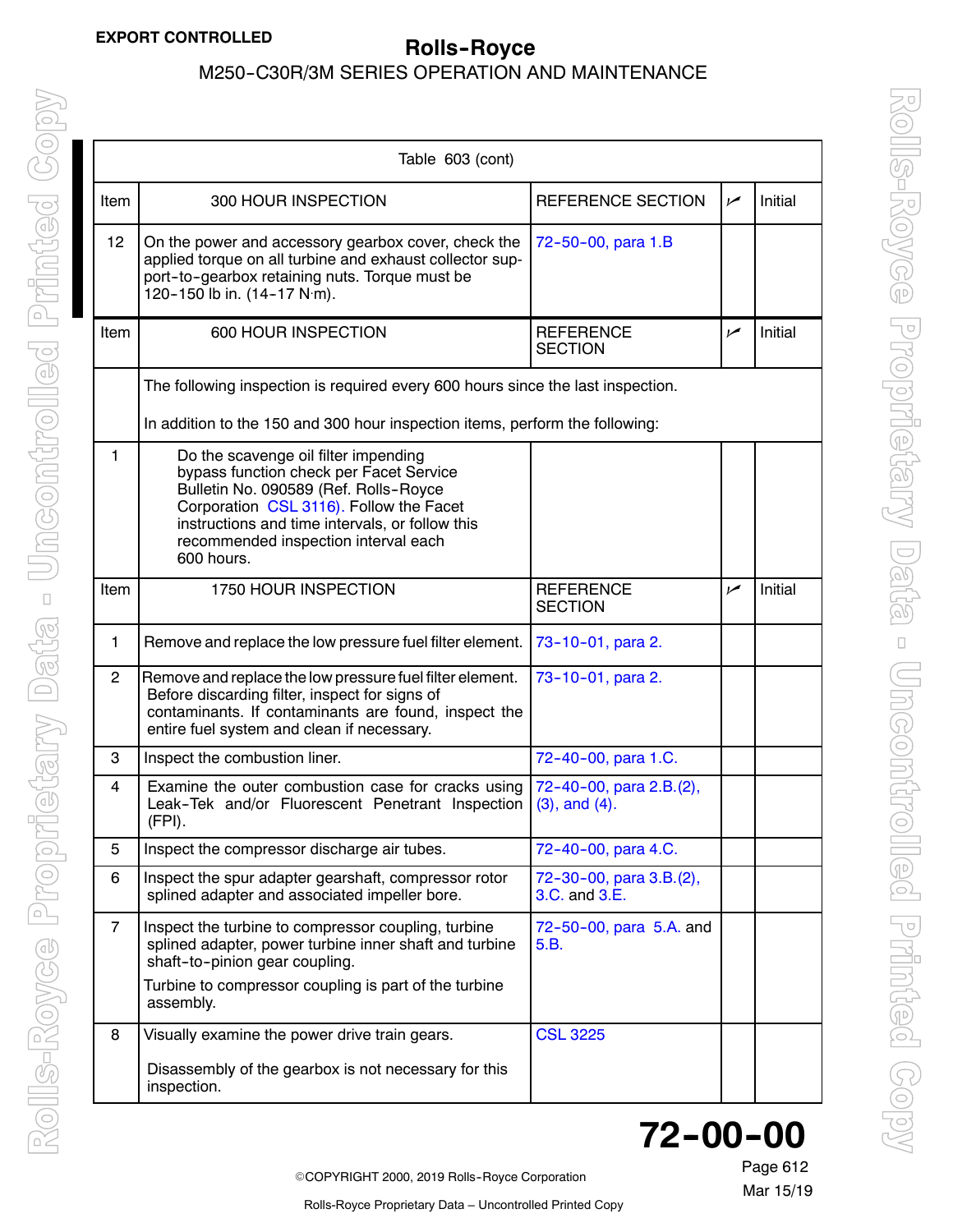<span id="page-6-0"></span>

| Table 603 (cont) |              |                                                                                                                                                                                                                                                                                                                                                                                                                                                                                                                                                                                                                                                                                                                                                                                                                                                                                             |  |  |
|------------------|--------------|---------------------------------------------------------------------------------------------------------------------------------------------------------------------------------------------------------------------------------------------------------------------------------------------------------------------------------------------------------------------------------------------------------------------------------------------------------------------------------------------------------------------------------------------------------------------------------------------------------------------------------------------------------------------------------------------------------------------------------------------------------------------------------------------------------------------------------------------------------------------------------------------|--|--|
|                  | NOTE:        | Not applicable for:<br>Torquemeter gear part number 23084248 and subsequent<br>Power take-off gear part number 23084249 and subsequent<br>Pinion gear part number 23084247 and subsequent.                                                                                                                                                                                                                                                                                                                                                                                                                                                                                                                                                                                                                                                                                                  |  |  |
|                  | <u>NOTE:</u> | The following inspections are recommended whenever the turbine or<br>compressor is removed in between the required 1750 hour inspection:<br>Anytime the compressor is removed from the engine, visually inspect the<br>aft end of the spur adapter gearshaft for worn or damaged splines.<br>Anytime the turbine is removed from the engine visually inspect the<br>splines on the following items, turbine-to-compressor coupling, turbine<br>splined adapter, power turbine outer shaft and turbine shaft-to-pinion<br>gear coupling for worn or damaged splines.<br>If spline wear or damage is observed the appropriate maintenance<br>action is required. (Refer to items 5 and 6 above).<br>Inspection intervals must not exceed 1750 hours.<br>To ensure proper HMU start fuel scheduling subsequent to a<br>maintenance operation which involves draining fuel from the engine fuel |  |  |
|                  |              | system - such as replacing the fuel filter or HMU, it is recommended that<br>the air purge procedure described in chapter 73-00-00 be used.                                                                                                                                                                                                                                                                                                                                                                                                                                                                                                                                                                                                                                                                                                                                                 |  |  |



Mar 15/19 Page 613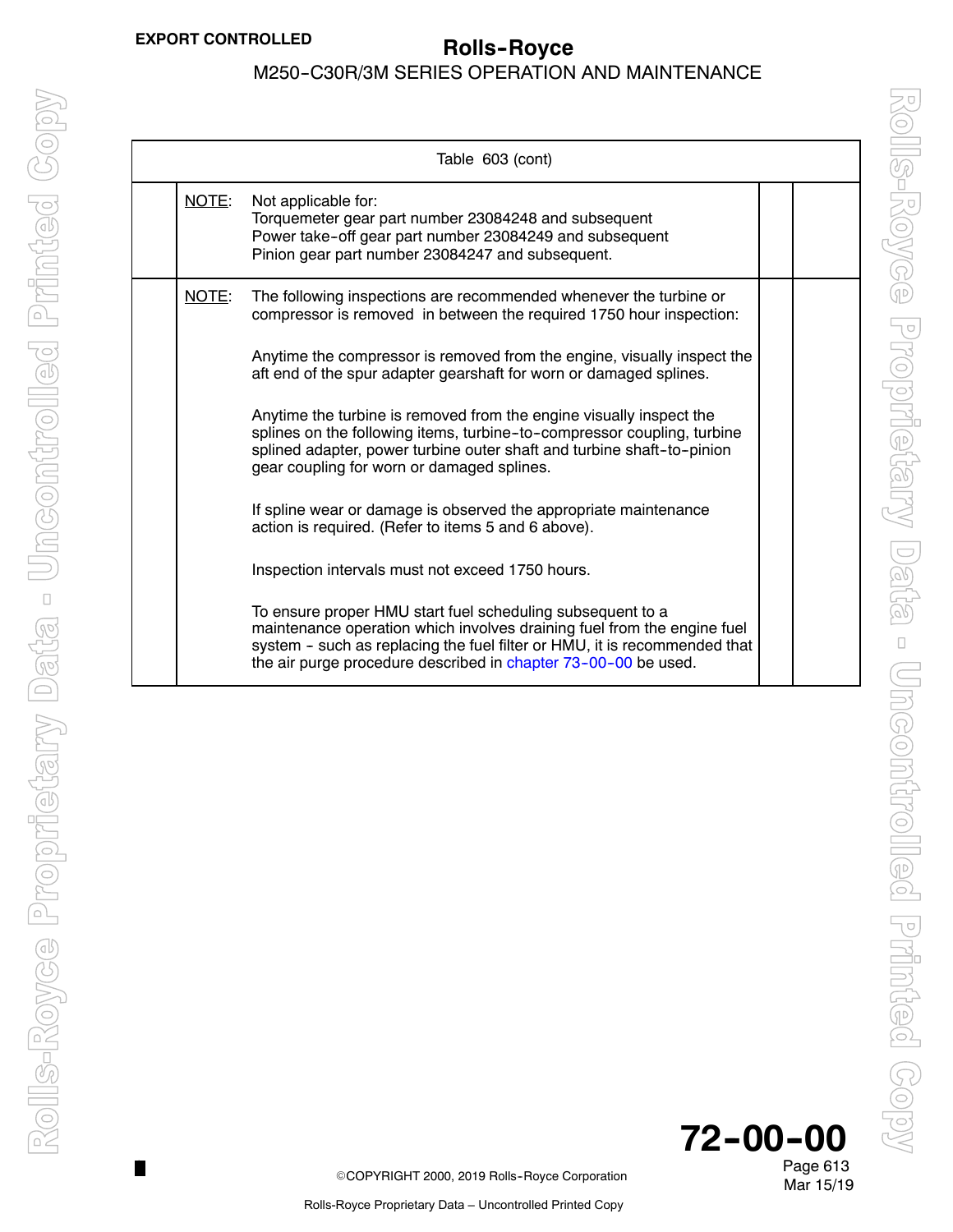*THIS PAGE INTENTIONALLY LEFT BLANK*



Mar 15/17 Page 614

©COPYRIGHT 2000, 2019 Rolls-Royce Corporation

Rolls-Royce Proprietary Data – Uncontrolled Printed Copy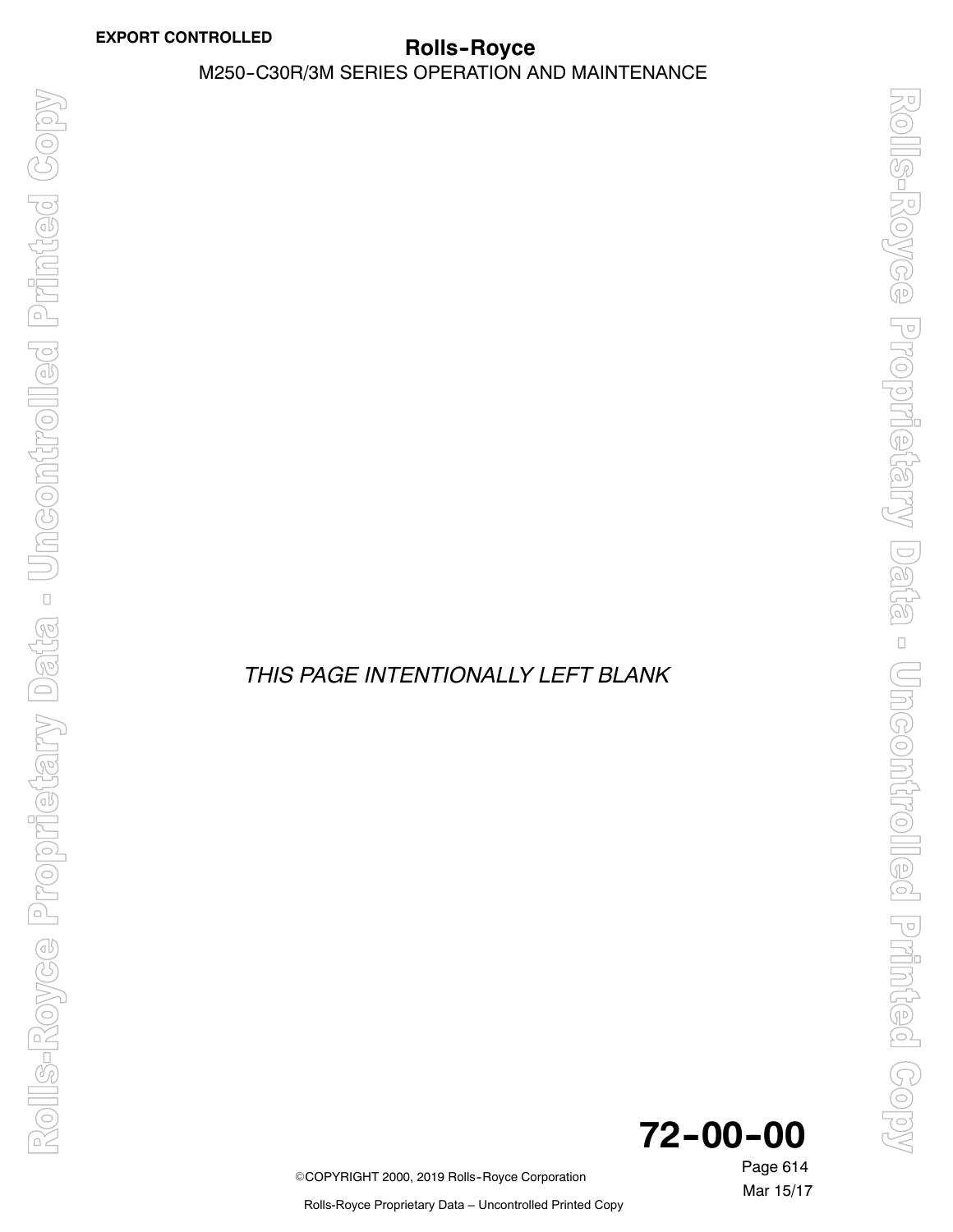<span id="page-8-0"></span>

|                |                                                                                                                                                                                                                                                                                                                              |                                                                                                                                                                                                                                                                                                                                                                                                                                        | Table 604 |                                                                                                                                                                                                                                                                                                                                                                            |            |         |
|----------------|------------------------------------------------------------------------------------------------------------------------------------------------------------------------------------------------------------------------------------------------------------------------------------------------------------------------------|----------------------------------------------------------------------------------------------------------------------------------------------------------------------------------------------------------------------------------------------------------------------------------------------------------------------------------------------------------------------------------------------------------------------------------------|-----------|----------------------------------------------------------------------------------------------------------------------------------------------------------------------------------------------------------------------------------------------------------------------------------------------------------------------------------------------------------------------------|------------|---------|
|                | <b>Inspection Checksheet</b>                                                                                                                                                                                                                                                                                                 |                                                                                                                                                                                                                                                                                                                                                                                                                                        |           |                                                                                                                                                                                                                                                                                                                                                                            |            |         |
|                | Owner $\_\_$                                                                                                                                                                                                                                                                                                                 |                                                                                                                                                                                                                                                                                                                                                                                                                                        |           | <u> External and Secretary Contract Date</u>                                                                                                                                                                                                                                                                                                                               |            |         |
|                |                                                                                                                                                                                                                                                                                                                              |                                                                                                                                                                                                                                                                                                                                                                                                                                        |           |                                                                                                                                                                                                                                                                                                                                                                            |            |         |
|                |                                                                                                                                                                                                                                                                                                                              |                                                                                                                                                                                                                                                                                                                                                                                                                                        |           |                                                                                                                                                                                                                                                                                                                                                                            |            |         |
|                |                                                                                                                                                                                                                                                                                                                              | Maintenance Manual paragraphs.                                                                                                                                                                                                                                                                                                                                                                                                         |           | This inspection checksheet is to be used when performing scheduled inspections. This form<br>can be locally reproduced and/or expanded to reflect the aircraft operating environment.<br>Keep the completed sheets as a permanent part of the aircraft engine records. Detailed<br>information regarding each inspection item is contained in the referenced Operation and |            |         |
|                | CAUTION: BEFORE UNDERTAKING ANY INSPECTION OR MAINTENANCE ACTION,<br>CONSULT THE REFERENCED PARAGRAPHS OF THE OPERATION AND<br>MAINTENANCE MANUAL. FAILURE TO FOLLOW THE RECOMMENDED<br>INSTRUCTIONS IN THE MANUAL COULD RESULT IN EQUIPMENT DAM-<br>AGE OR DESTRUCTION, POSSIBLY RESULTING IN PERSONNEL DEATH<br>OR INJURY. |                                                                                                                                                                                                                                                                                                                                                                                                                                        |           |                                                                                                                                                                                                                                                                                                                                                                            |            |         |
|                | NOTE:                                                                                                                                                                                                                                                                                                                        | APPROVED AIRFRAME MOUNTED SCAVENGE OIL FILTER.                                                                                                                                                                                                                                                                                                                                                                                         |           | THIS INSPECTION CHECKLIST CAN ONLY BE USED IF THE OPERATOR<br>IS USING AN APPROVED THIRD GENERATION (HTS) OIL AND AN                                                                                                                                                                                                                                                       |            |         |
|                | NOTE:                                                                                                                                                                                                                                                                                                                        | HOURS, WHICHEVER OCCURS FIRST.                                                                                                                                                                                                                                                                                                                                                                                                         |           | COMPLIANCE TO THE 150 HOUR AND 300 HOUR ITEMS IN THIS TABLE<br>MUST BE PERFORMED AT LEAST EVERY 12 CALENDAR MONTHS OR BY                                                                                                                                                                                                                                                   |            |         |
| Item           |                                                                                                                                                                                                                                                                                                                              | <b>150 HOUR INSPECTION</b>                                                                                                                                                                                                                                                                                                                                                                                                             |           | REFERENCE SECTION                                                                                                                                                                                                                                                                                                                                                          | $\sqrt{ }$ | Initial |
| $\mathbf{1}$   | bypass indicator.                                                                                                                                                                                                                                                                                                            | Inspect for extension of impending fuel filter                                                                                                                                                                                                                                                                                                                                                                                         |           | 73-10-01, para 2.                                                                                                                                                                                                                                                                                                                                                          |            |         |
|                | control system.                                                                                                                                                                                                                                                                                                              | If indicator is extended, replace fuel filter.<br>Ground run engine to make sure proper operation of                                                                                                                                                                                                                                                                                                                                   |           |                                                                                                                                                                                                                                                                                                                                                                            |            |         |
| $\overline{c}$ |                                                                                                                                                                                                                                                                                                                              | Clean and inspect the fuel nozzle.                                                                                                                                                                                                                                                                                                                                                                                                     |           | $73 - 10 - 03$                                                                                                                                                                                                                                                                                                                                                             |            |         |
|                |                                                                                                                                                                                                                                                                                                                              | Install fuel nozzle with proper number of spacers.                                                                                                                                                                                                                                                                                                                                                                                     |           |                                                                                                                                                                                                                                                                                                                                                                            |            |         |
| 3              |                                                                                                                                                                                                                                                                                                                              | HMU MANUAL MODE Operation Function.                                                                                                                                                                                                                                                                                                                                                                                                    |           | 72-00-00 para 7.C.(1),                                                                                                                                                                                                                                                                                                                                                     |            |         |
|                | each 150 hours.                                                                                                                                                                                                                                                                                                              | Record must indicate that manual operation (Ref.<br>referenced section) has been performed at least once                                                                                                                                                                                                                                                                                                                               |           | <b>MANUAL MODE</b><br>CHECK.                                                                                                                                                                                                                                                                                                                                               |            |         |
| 4              |                                                                                                                                                                                                                                                                                                                              | Visually inspect the outer combustion case (sheet<br>metal and weld seams) for cracks. Pay particular<br>attention to the weld seams in the area of the igniter<br>plugs, dummy plug, drain valves, fuel nozzle bosses,<br>armpit braze patch and adjacent areas. Use a bright<br>light and mirror as necessary. The OCC does not<br>have to be removed. Perform a Leak Tec check for<br>installed OCC's and an FPI for removed OCC's. |           | 72-40-00, para 2.B.(1),<br>$(2)$ , $(3)$ and $(4)$                                                                                                                                                                                                                                                                                                                         |            |         |

## Page 615 **72--00--00**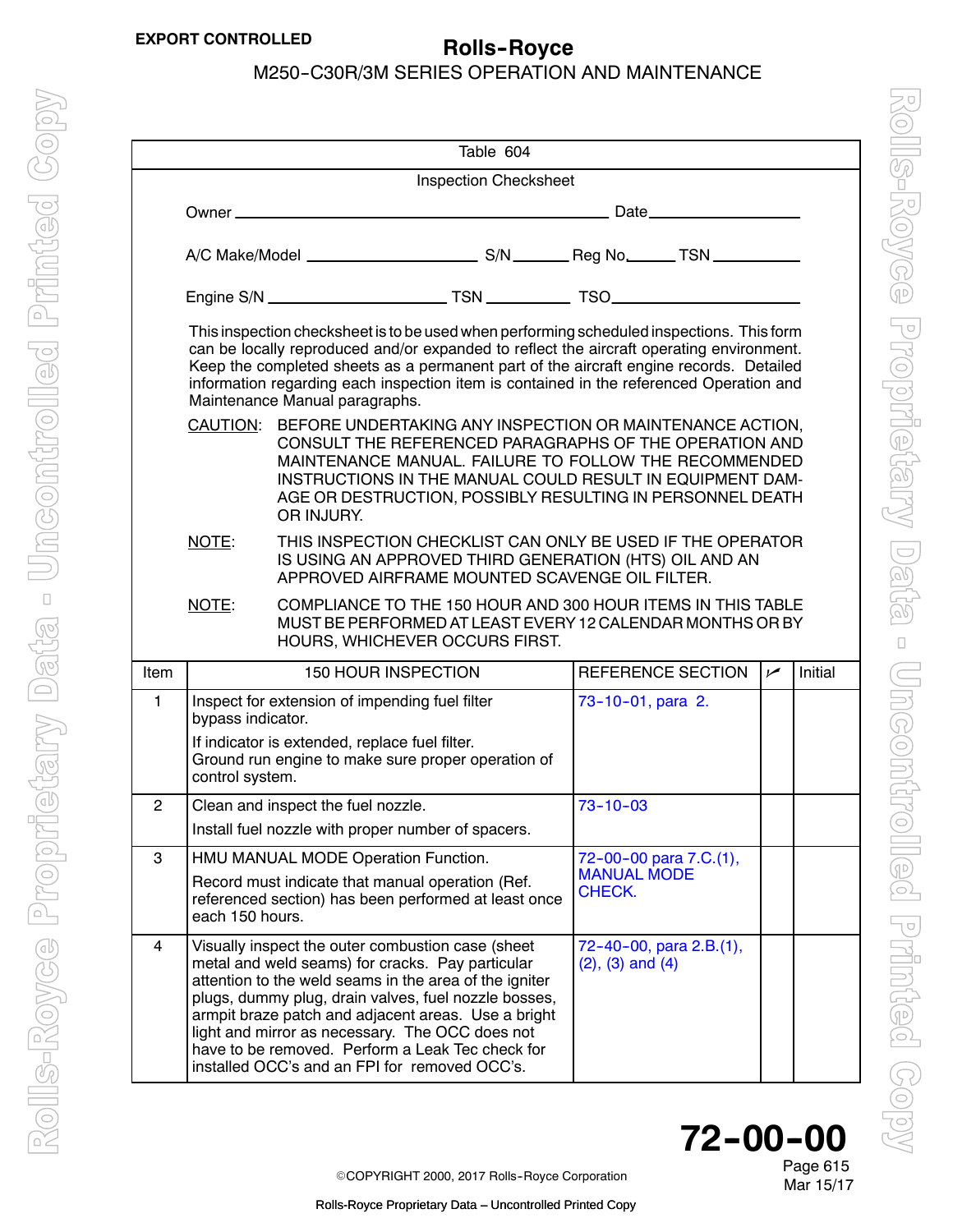|                | Table 604 (cont)                                                                                                                                                                                                                                                                                                                                           |                                                             |     |         |  |
|----------------|------------------------------------------------------------------------------------------------------------------------------------------------------------------------------------------------------------------------------------------------------------------------------------------------------------------------------------------------------------|-------------------------------------------------------------|-----|---------|--|
| Item           | 300 HOUR INSPECTION                                                                                                                                                                                                                                                                                                                                        | <b>REFERENCE SECTION</b>                                    | سما | Initial |  |
|                | In addition to the 150 hour inspection items, perform<br>the following:                                                                                                                                                                                                                                                                                    |                                                             |     |         |  |
| $\mathbf{1}$   | Inspect the engine for obvious loose bolts, broken or<br>loose connections, security of mounting accessories,<br>and broken or missing safeties. Check accessible<br>areas for obvious damage and evidence of fuel and oil<br>leakage. Inspect the slippage marks on all fuel, oil and<br>air tube B-nuts to make sure that the nuts have not<br>loosened. |                                                             |     |         |  |
| $\overline{2}$ | Inspect the compressor impeller leading edges for<br>damage.                                                                                                                                                                                                                                                                                               | 72-30-00, para 3.B.                                         |     |         |  |
| 3              | Clean the compressor, as required with a chemical<br>wash solution if dirt buildup is evident.                                                                                                                                                                                                                                                             | 72-30-00, para 4.B.                                         |     |         |  |
| 4              | Without disassembly, inspect turbine, exhaust<br>collector supports and the air tubes for cracks,<br>buckling and general condition.                                                                                                                                                                                                                       | 72-50-00, para 5.K.                                         |     |         |  |
|                |                                                                                                                                                                                                                                                                                                                                                            | 72-40-00, para 2.B. (1)                                     |     |         |  |
|                |                                                                                                                                                                                                                                                                                                                                                            | 72-40-00, Table 203                                         |     |         |  |
| 5              | Inspect the engine fuel system for evidence of<br>leakage. Check condition and security of fittings and<br>tubing.                                                                                                                                                                                                                                         | $73 - 00 - 00$                                              |     |         |  |
| 6              | Inspect the engine mounts for condition and security.                                                                                                                                                                                                                                                                                                      |                                                             |     |         |  |
| 7              | Inspect electrical harness for loose, chafed, frayed, or<br>broken wires and loose connectors.                                                                                                                                                                                                                                                             |                                                             |     |         |  |
|                | <b>CAUTION:</b><br>NORMAL ENGINES USE A MINIMAL AMOUNT OF OIL.<br>HOWEVER, ANY SUDDEN INCREASE IN OIL CONSUMPTION<br>IS INDICATIVE OF OIL SYSTEMPROBLEMS AND MUST BE<br>CORRECTED.                                                                                                                                                                         |                                                             |     |         |  |
| 8              | Check oil supply level.                                                                                                                                                                                                                                                                                                                                    | 72-00-00, Table 101<br>Troubleshooting, items<br>11 and 12. |     |         |  |
|                | Check oil supply level within 15 minutes of engine shutdown.<br><u>NOTE:</u>                                                                                                                                                                                                                                                                               |                                                             |     |         |  |

**72--00--00**

©COPYRIGHT 2000, 2017 Rolls-Royce Corporation

Mar 15/17 Page 616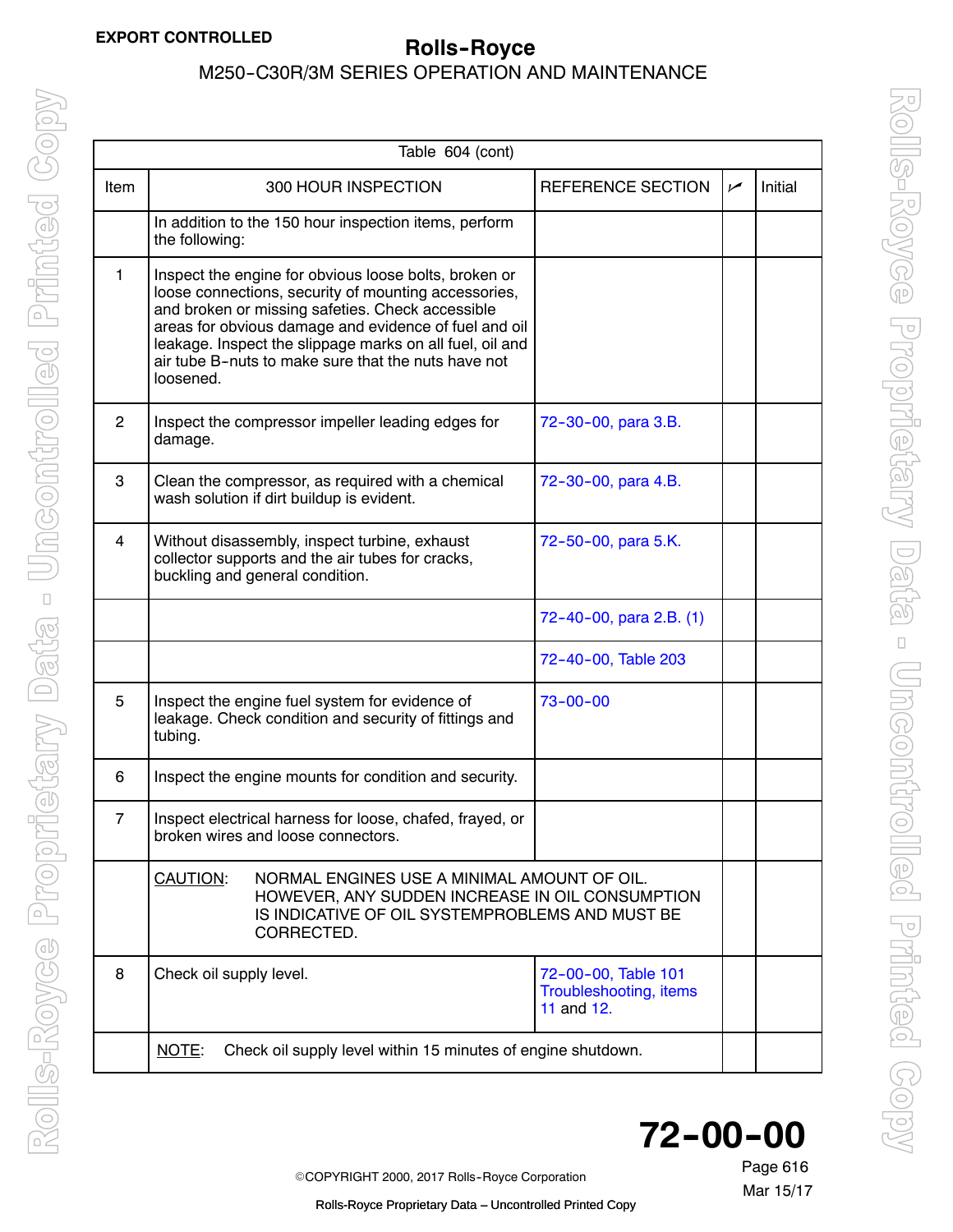## <span id="page-10-0"></span>**Rolls--Royce EXPORT CONTROLLED**

## M250-C30R/3M SERIES OPERATION AND MAINTENANCE

|      | Table 604 (cont)                                                                                                                                                                                                                                                                                               |                              |     |         |  |
|------|----------------------------------------------------------------------------------------------------------------------------------------------------------------------------------------------------------------------------------------------------------------------------------------------------------------|------------------------------|-----|---------|--|
| Item | 300 HOUR INSPECTION                                                                                                                                                                                                                                                                                            | REFERENCE SECTION            | سما | Initial |  |
|      | If the engine has been idle for more than 15 minutes, motor the engine for 30<br>seconds to scavenge oil that has drained into the gearbox from the oil tank.<br>Failure to completely scavenge the oil from the gearbox will cause a false<br>indication of high oil consumption. See Post Flight Check No. 3 |                              |     |         |  |
| 9    | Inspect compressor scroll for cracks. Pay particular<br>attention to welded areas.                                                                                                                                                                                                                             |                              |     |         |  |
| 10   | Clean the burner drain valve. Make sure that the<br>airframe overboard is clear. Refer to aircraft manual<br>for maintenance procedures.                                                                                                                                                                       | 72-40-00, para 3             |     |         |  |
| 11   | Inspect the anti-icing solenoid valve and bleed air<br>valve for loose, chafed, frayed or broken wires, loose<br>connections and security of attachment.                                                                                                                                                       |                              |     |         |  |
| 12   | Inspect the horizontal and vertical firewall shields for<br>cracks.                                                                                                                                                                                                                                            | 72-50-00, para 5.J.          |     |         |  |
|      | <u>NOTE:</u><br>Continued sheet metal or tube cracking can be an indication of<br>excessive engine, engine accessory, or airframe vibration.                                                                                                                                                                   |                              |     |         |  |
| 13   | Check HMU for freedom of operation and full travel.<br>Check for condition and security of all linkages.                                                                                                                                                                                                       | 73-21-01, para 1.B.          |     |         |  |
| 14   | Remove, clean, operationally test, and reinstall the<br>magnetic drain plugs:                                                                                                                                                                                                                                  | $72 - 00 - 00,$<br>para 8.E. |     |         |  |
|      | a. Standard type - check the chip<br>detector end of the plugs for cracks.                                                                                                                                                                                                                                     |                              |     |         |  |
|      | b. Quick disconnect - inspect the locking<br>device and inserts for wear.                                                                                                                                                                                                                                      |                              |     |         |  |
|      | Torque 60-80 lb in. (6.8-9.0 N·m). No cracks are                                                                                                                                                                                                                                                               |                              |     |         |  |
|      | permitted. Check each chip detector separately.                                                                                                                                                                                                                                                                |                              |     |         |  |
| 15   | Inspect ignition lead for burning, chafing or cracking of<br>conduit. Also, check for loose connectors and/or<br>broken lockwire.                                                                                                                                                                              | 74-20-02, para 2.            |     |         |  |
|      | Perform operational check of ignitors.                                                                                                                                                                                                                                                                         | 74-20-01, para 2.B.          |     |         |  |
| 16   | Remove, inspect, clean and reinstall the oil filter.<br>If excessive carbon is found in the filter, inspect the<br>scavenge and pressure oil system. Refer to 72-50-00<br>para 5.E., 5.F., 5.G., 5.H., 6.A., and 6.B.                                                                                          | 72-60-00, para 1.C.          |     |         |  |

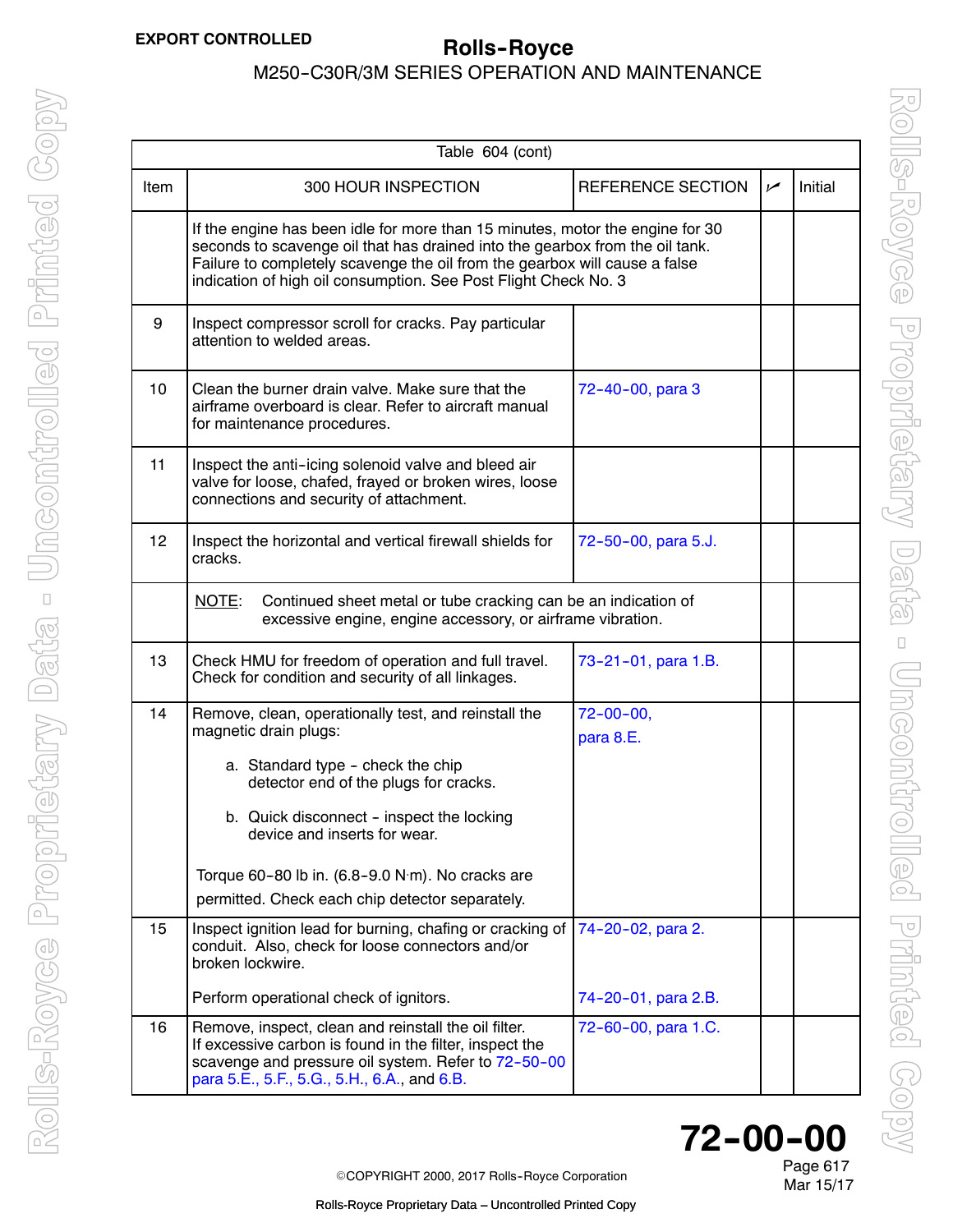<span id="page-11-0"></span>

|      | Table 604 (cont)                                                                                                                                                                                                                                                                                                 |                                                                    |     |         |  |
|------|------------------------------------------------------------------------------------------------------------------------------------------------------------------------------------------------------------------------------------------------------------------------------------------------------------------|--------------------------------------------------------------------|-----|---------|--|
| Item | 300 HOUR INSPECTION                                                                                                                                                                                                                                                                                              | <b>REFERENCE SECTION</b>                                           | مما | Initial |  |
| 17   | Measure and record power turbine support pressure<br>oil nozzle flow from scavenge oil strut. Record and<br>retain flow record.                                                                                                                                                                                  | 72-50-00, para 5.E.                                                |     |         |  |
|      | While motoring $N_1$ to 16-18% the minimum flow is<br>90cc in 15 seconds.                                                                                                                                                                                                                                        |                                                                    |     |         |  |
|      | $Flow_{-}$                                                                                                                                                                                                                                                                                                       |                                                                    |     |         |  |
|      | Compare with previous flow. Any large deviation could<br>indicate carbon buildup.                                                                                                                                                                                                                                |                                                                    |     |         |  |
|      | Refer to the M250-C30 series CSL-3126, Recommended Sequence,<br><u>NOTE:</u><br>Engine Oil Change for additional instructions.                                                                                                                                                                                   |                                                                    |     |         |  |
| 18   | <b>HMU Manual Mode Piston Function</b>                                                                                                                                                                                                                                                                           | 72-00-00, para 7.M.,<br>Alternate Shutdown -                       |     |         |  |
|      | Record must indicate that shutdown per referenced<br>section has been performed at least once each 300<br>hours.                                                                                                                                                                                                 | <b>AUTO MODE or para</b><br>8.F., Shutdown,<br><b>MANUAL MODE.</b> |     |         |  |
| 19   | FADEC FAIL and FADEC SYSTEM MANUAL cockpit<br>indication check.                                                                                                                                                                                                                                                  | 73-25-01, para 3,<br><b>FADEC System</b><br><b>Maintenance</b>     |     |         |  |
|      | Record must indicate that a cockpit check per<br>referenced section has been performed at least once<br>each 300 hours.                                                                                                                                                                                          | Practices.                                                         |     |         |  |
| 20   | ECU mount bolt torque check.                                                                                                                                                                                                                                                                                     | See applicable airframe<br>manual for proper                       |     |         |  |
|      | Record must indicate that this ECU mount bolt torque<br>check was performed at least once each 300 hours.                                                                                                                                                                                                        | torque.                                                            |     |         |  |
| 21   | MGT indicating system check.                                                                                                                                                                                                                                                                                     | 72-00-00, para 7.C.                                                |     |         |  |
|      | During ground run with engine at 100% N <sub>2</sub> , Monitor<br>MGT using (MT) Maintenance Terminal Software,<br>analog Parameter page. Compare MT value with<br>aircraft MGT gage. They must agree within 41° F (5°<br>C). If gages are not within limits, use thermocouple<br>simulator to identify problem. | 72-00-00, para 3.D.<br>73-25-01, para 3                            |     |         |  |
| 22   | Torque indicating system check.                                                                                                                                                                                                                                                                                  | 72-00-00, para 7.C.<br>73-25-01, para 3                            |     |         |  |
|      | During ground run with engine at 100% $N_2$ , monitor<br>Torque (Q) using MT software analog parameter<br>page. Compare MT value with aircraft torque gage.<br>Gages must agree within 2 psi (14 kPa). If not within<br>limits, use pressure tester to identify problem.                                         |                                                                    |     |         |  |
| 23   | Clean power turbine support scavenge oil strut.                                                                                                                                                                                                                                                                  | 72-50-00, para 5.F.                                                |     |         |  |
| 24   | Clean external sump.                                                                                                                                                                                                                                                                                             | 72-50-00, para 5.F.                                                |     |         |  |
| 25   | Clean No. 1 bearing oil pressure reducer.                                                                                                                                                                                                                                                                        | 72-30-00, para 2.A. (1)                                            |     |         |  |

**72--00--00**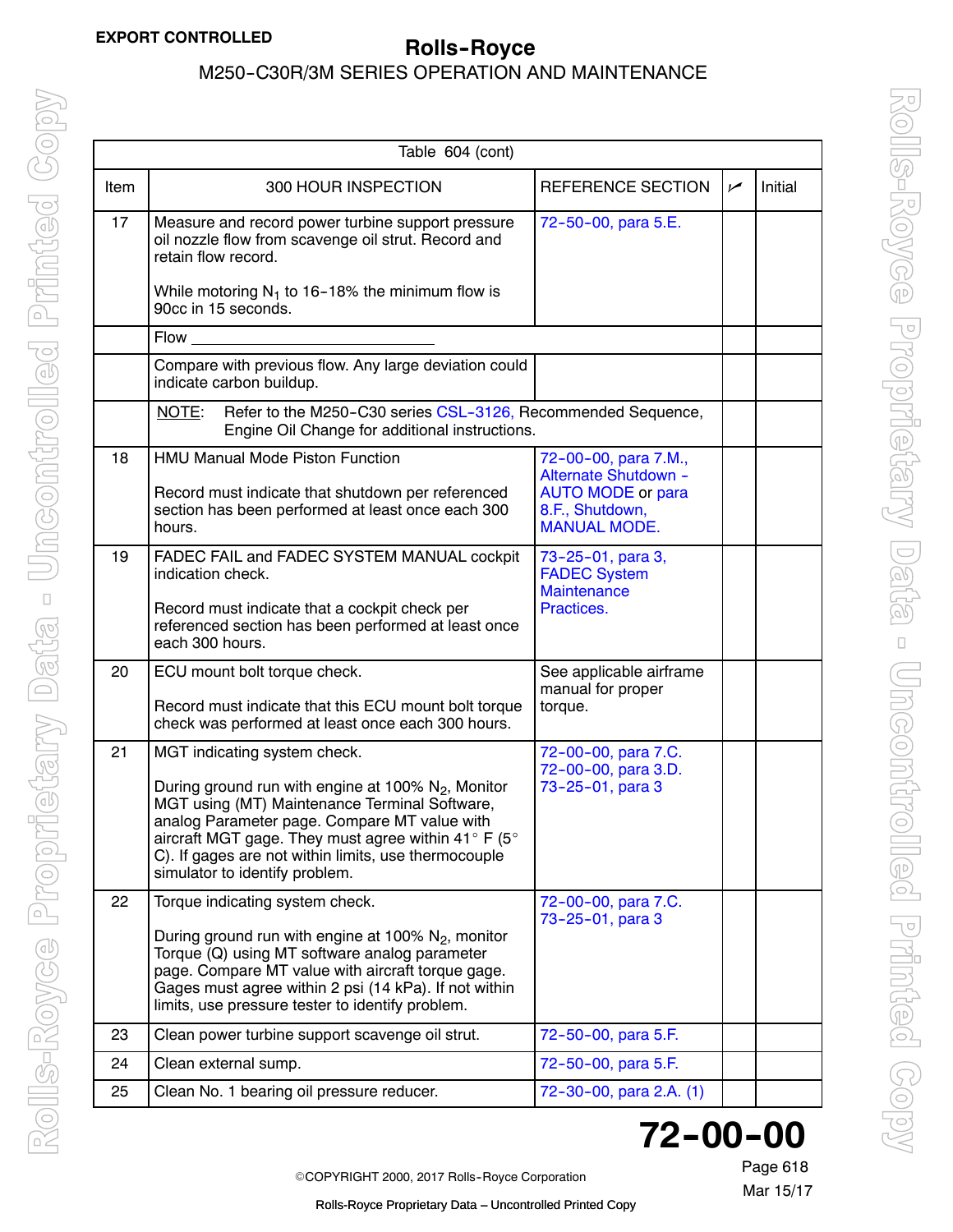|      | Table 604 (cont)                                                                                                                                                                                                                                                                                                                                      |                                                          |     |         |  |
|------|-------------------------------------------------------------------------------------------------------------------------------------------------------------------------------------------------------------------------------------------------------------------------------------------------------------------------------------------------------|----------------------------------------------------------|-----|---------|--|
| Item | 300 HOUR INSPECTION                                                                                                                                                                                                                                                                                                                                   | REFERENCE SECTION                                        | مما | Initial |  |
| 26   | Clean pressure oil fitting screen assembly.                                                                                                                                                                                                                                                                                                           | 72-50-00, para 5.F.                                      |     |         |  |
|      | EXTREME CARE MUST BE EXERCISED TO PREVENT<br>CAUTION:<br>TWISTING OF OIL NOZZLE DURING REMOVAL. DO NOT<br>ATTEMPT TO STRAIGHTEN OR REUSE IF TWISTED.                                                                                                                                                                                                  |                                                          |     |         |  |
| 27   | Clean power turbine pressure oil nozzle.                                                                                                                                                                                                                                                                                                              | 72-50-00, para 5.F.                                      |     |         |  |
| 28   | Remove and disassemble fuel nozzle. Clean and<br>examine fuel nozzle filter assembly. Reassemble and<br>install fuel nozzle.                                                                                                                                                                                                                          | $73 - 10 - 03$                                           |     |         |  |
| 29   | Remove, inspect, and reinstall the turbine pressure oil<br>check valve.                                                                                                                                                                                                                                                                               | 72-60-00, para 2.l.                                      |     |         |  |
|      | NOTE:<br>Check Valve P/N 23074872 and subsequent part numbers are not<br>applicable to this inspection (these valves are considered "ON<br>CONDITION").                                                                                                                                                                                               |                                                          |     |         |  |
| 30   | Inspect the rear engine mount for security and<br>excessive bearing wear.                                                                                                                                                                                                                                                                             | 72-00-00, para 1.A., (3)<br>Engine-Inspection/Chec<br>k. |     |         |  |
| 31   | Inspect the thermocouple assembly (TOT/MGT)                                                                                                                                                                                                                                                                                                           | 77-20-01, PARA 2.B.                                      |     |         |  |
| 32   | Drain the oil system and refill.<br>Oil changed at:<br>300 hours:<br>600 hours:<br>Maximum interval between oil changes is 300<br>hours or 6 months, whichever occurs first. This<br>limit can be extended to 600 hours or 12 calendar<br>months, whichever occurs first, if an approved<br>high thermal stability oil (Third Generation) is<br>used. | 72-00-00, para 8.D.,<br><b>Engine Servicing.</b>         |     |         |  |
| 33   | On power and accessory gearbox cover, check the<br>applied torque on all turbine and exhaust collector<br>support-to-gearbox retaining nuts.<br>Torque must be 120-150 lb in. (14-17 N·m).                                                                                                                                                            | 72-50-00, para 1.B.                                      |     |         |  |
| 34   | Record component changes, inspections, and<br>compliance with technical instructions as required.<br>Report engine difficulties to Rolls-Royce and/or AMC<br>on a Field Service Report (FSR) submitted on FAST<br>at <https: fast.aeromanager-online.com=""> as<br/>required.</https:>                                                                |                                                          |     |         |  |

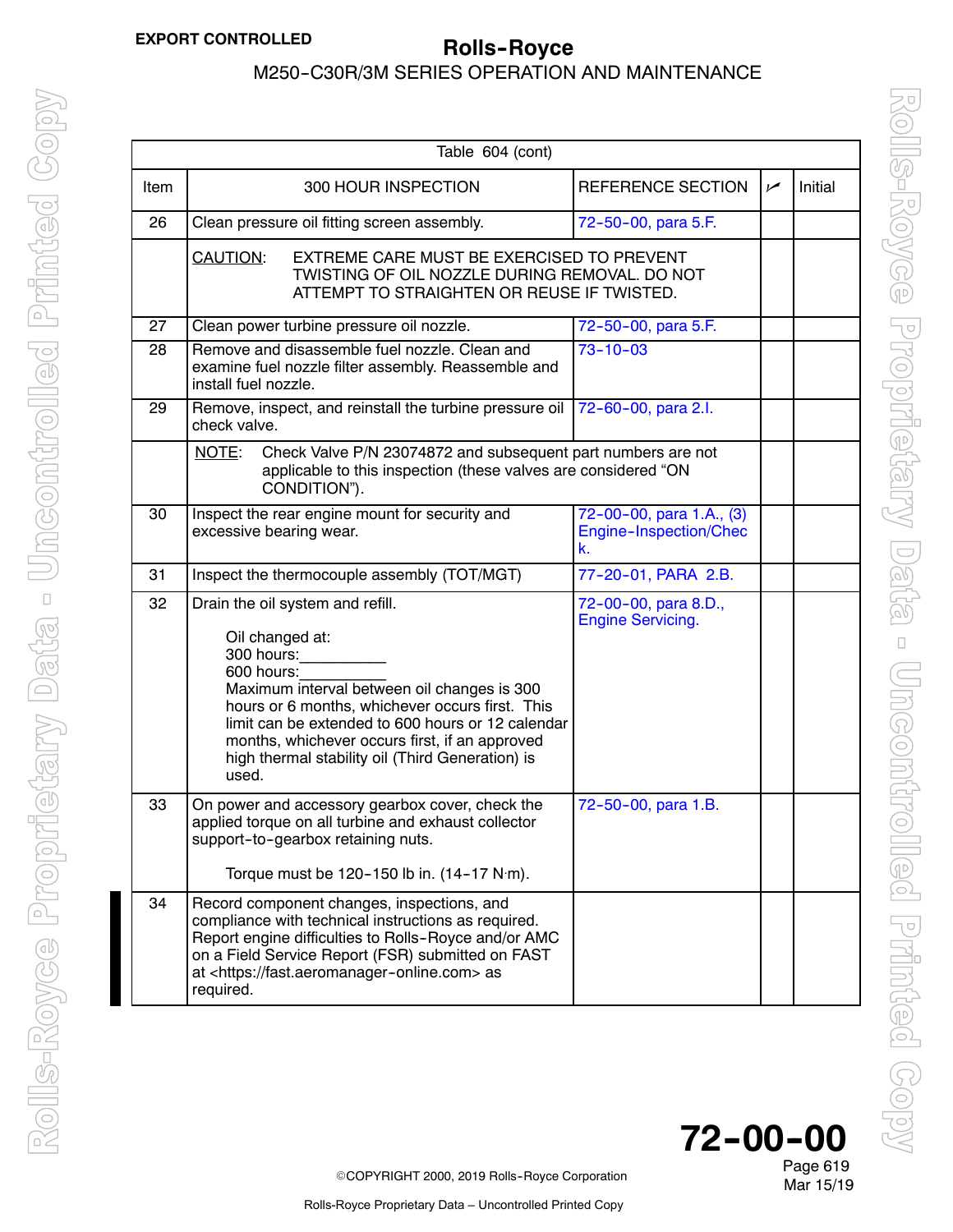<span id="page-13-0"></span>

| Table 604 (cont) |                                                                                                                                                                                                                                                                                                                                                                                                                                        |                                                                           |                |         |  |  |  |  |
|------------------|----------------------------------------------------------------------------------------------------------------------------------------------------------------------------------------------------------------------------------------------------------------------------------------------------------------------------------------------------------------------------------------------------------------------------------------|---------------------------------------------------------------------------|----------------|---------|--|--|--|--|
| 35               | Visually inspect the outer combustion case (sheet<br>metal and weld seams) for cracks. Pay particular<br>attention to the weld seams in the area of the igniter<br>plugs, dummy plug, drain valves, fuel nozzle bosses,<br>armpit braze patch and adjacent areas. Use a bright<br>light and mirror as necessary. The OCC does not<br>have to be removed. Perform a Leak Tec check for<br>installed OCC's and an FPI for removed OCC's. | 72-40-00, para 2.B.(1),<br>$(2)$ , $(3)$ and $(4)$                        |                |         |  |  |  |  |
| Item             | <b>INITIAL</b><br>600 HOUR INSPECTION                                                                                                                                                                                                                                                                                                                                                                                                  | REFERENCE SECTION                                                         |                | Initial |  |  |  |  |
|                  | In addition to the 150 and 300 hour inspection items,<br>perform the following:                                                                                                                                                                                                                                                                                                                                                        |                                                                           |                |         |  |  |  |  |
| 1                | Do the scavenge oil filter impending bypass function<br>check per Facet Service Bulletin No. 090589 (Ref.<br>Rolls-Royce CSL 3116). Follow the Facet instructions<br>and time intervals, or follow this recommended<br>inspection interval each 600 hours.                                                                                                                                                                             |                                                                           |                |         |  |  |  |  |
| $\overline{2}$   | ECU mount inspection<br>Record must indicate that ECU mount inspection has<br>been performed at least once each 600 hours.                                                                                                                                                                                                                                                                                                             | 73-25-01, para 4,<br><b>FADEC System</b><br><b>Maintenance Practices.</b> |                |         |  |  |  |  |
| Item             | 1750 HOUR INSPECTION                                                                                                                                                                                                                                                                                                                                                                                                                   | REFERENCE SECTION                                                         | $\overline{v}$ | Initial |  |  |  |  |
|                  | The following inspections are required every 1750<br>hours since last inspection:                                                                                                                                                                                                                                                                                                                                                      |                                                                           |                |         |  |  |  |  |
| 1.               | Remove and replace the low pressure fuel filter<br>element. Before discarding filter, inspect for signs of<br>contaminants. If contaminants are found, inspect the<br>entire fuel system and clean if necessary.                                                                                                                                                                                                                       | 73-10-01, para 2                                                          |                |         |  |  |  |  |
| $\overline{2}$   | Inspect the combustion liner.                                                                                                                                                                                                                                                                                                                                                                                                          | 72-40-00, para 1.C.                                                       |                |         |  |  |  |  |
| 3                | Examine the outer combustion case for cracks using<br>Leak-Tek and/or Fluorescent Penetrant Inspection<br>(FPI).                                                                                                                                                                                                                                                                                                                       | 72-40-00, para 2.B. (2),<br>$(3)$ , and $(4)$ .                           |                |         |  |  |  |  |
| 4                | Inspect the compressor discharge air tubes.                                                                                                                                                                                                                                                                                                                                                                                            | 72-40-00, para 4.C.                                                       |                |         |  |  |  |  |
| 5                | Inspect the spur adapter gearshaft, compressor rotor<br>splined adapter and associated impeller bore.                                                                                                                                                                                                                                                                                                                                  | 72-30-00, para 3.B. (2),<br>3.C. and 3.E.                                 |                |         |  |  |  |  |
| 6                | Inspect the turbine to compressor coupling, turbine<br>splined adapter, power turbine inner shaft and turbine<br>shaft-to-pinion gear coupling.<br>Turbine to compressor coupling is part of the turbine<br>assembly.                                                                                                                                                                                                                  | 72-50-00, para 5.A. and<br>5.B.                                           |                |         |  |  |  |  |

# **72--00--00**